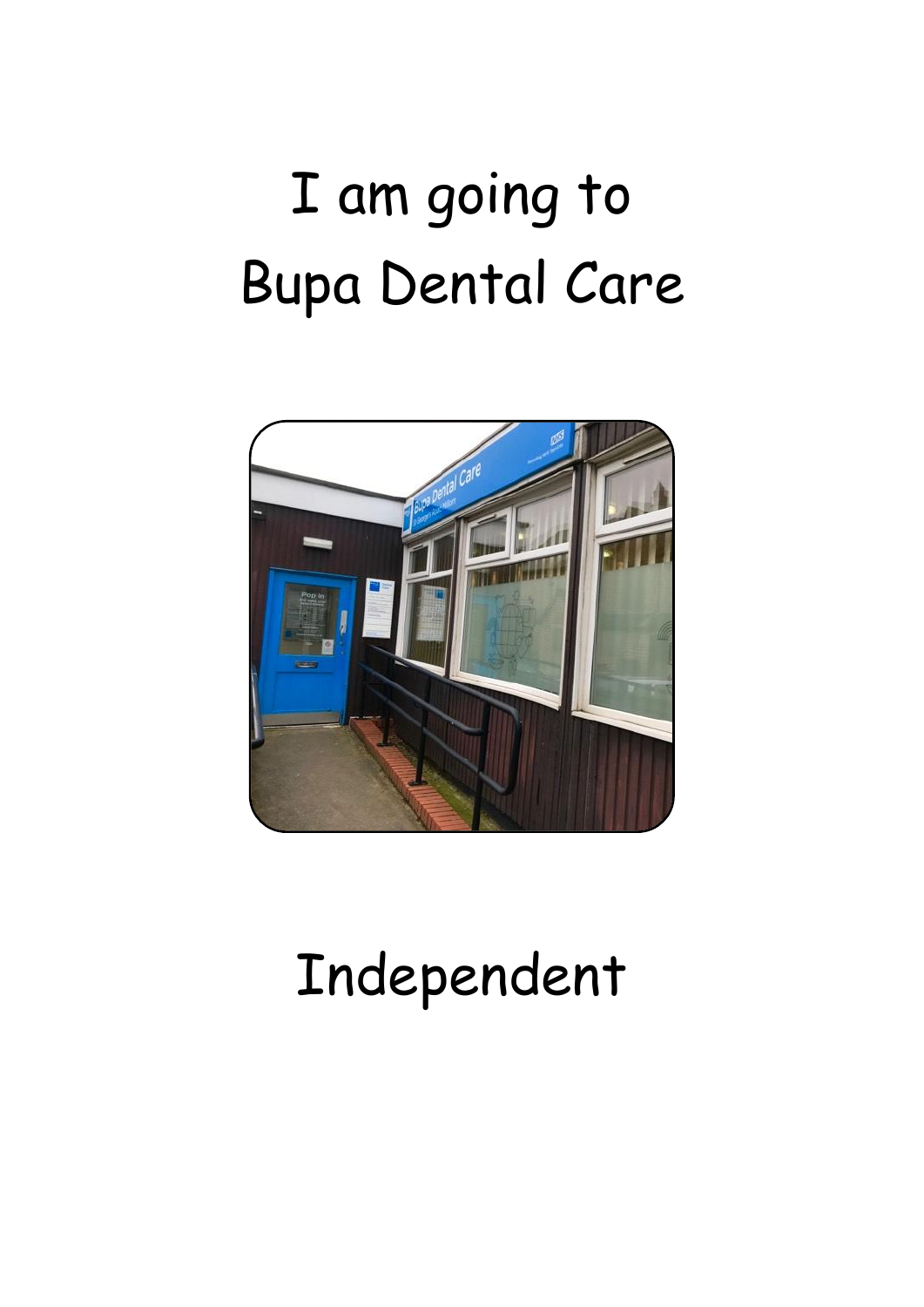## Before I go:

I will book an appointment over the phone or at the Reception in Bupa Dental Care. The phone number is 01229 779601.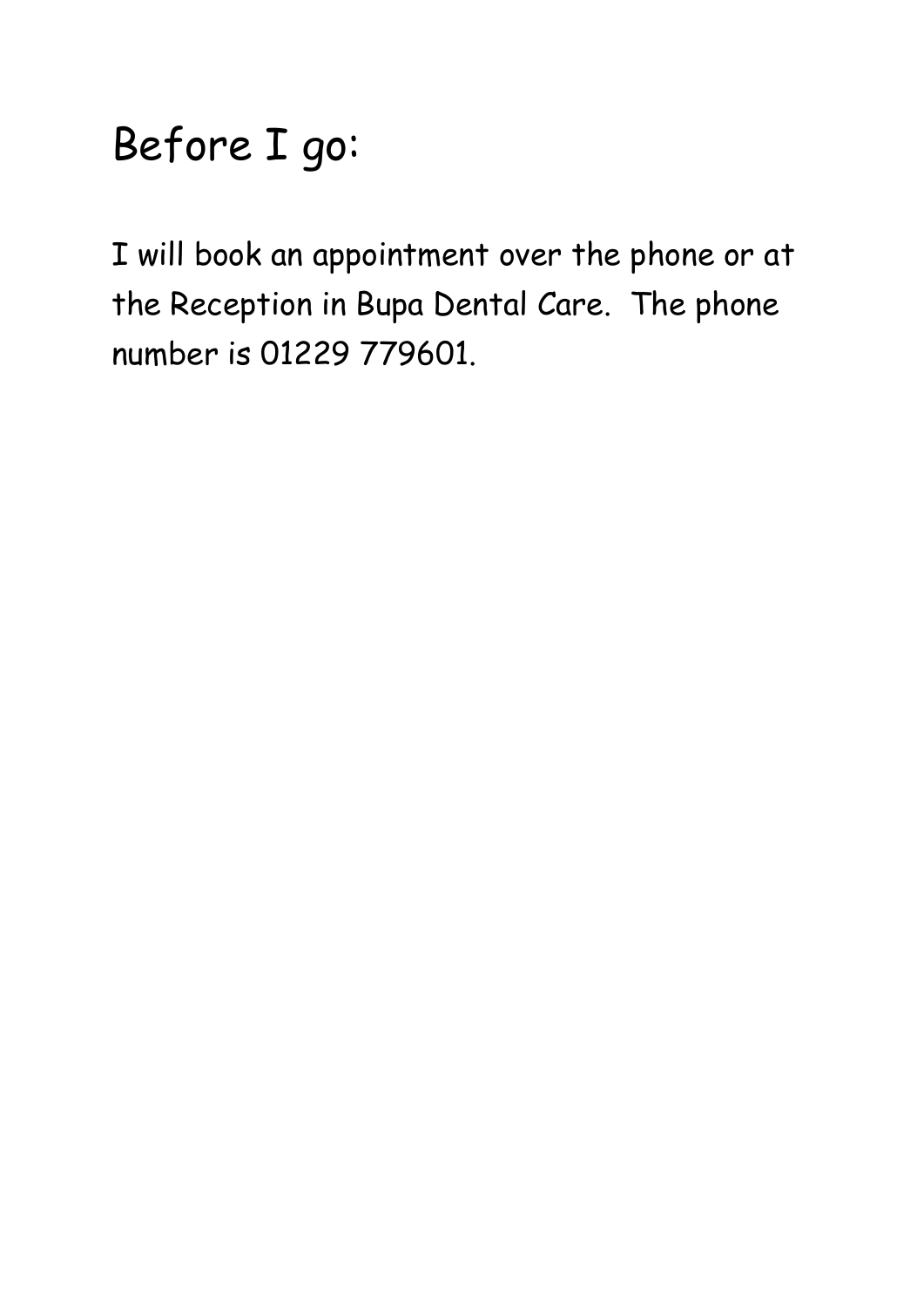## On The Day

I am going to Bupa Dental Care to get a checkup on my teeth.



When I get inside, I will go to the counter and tell the Receptionist my name.

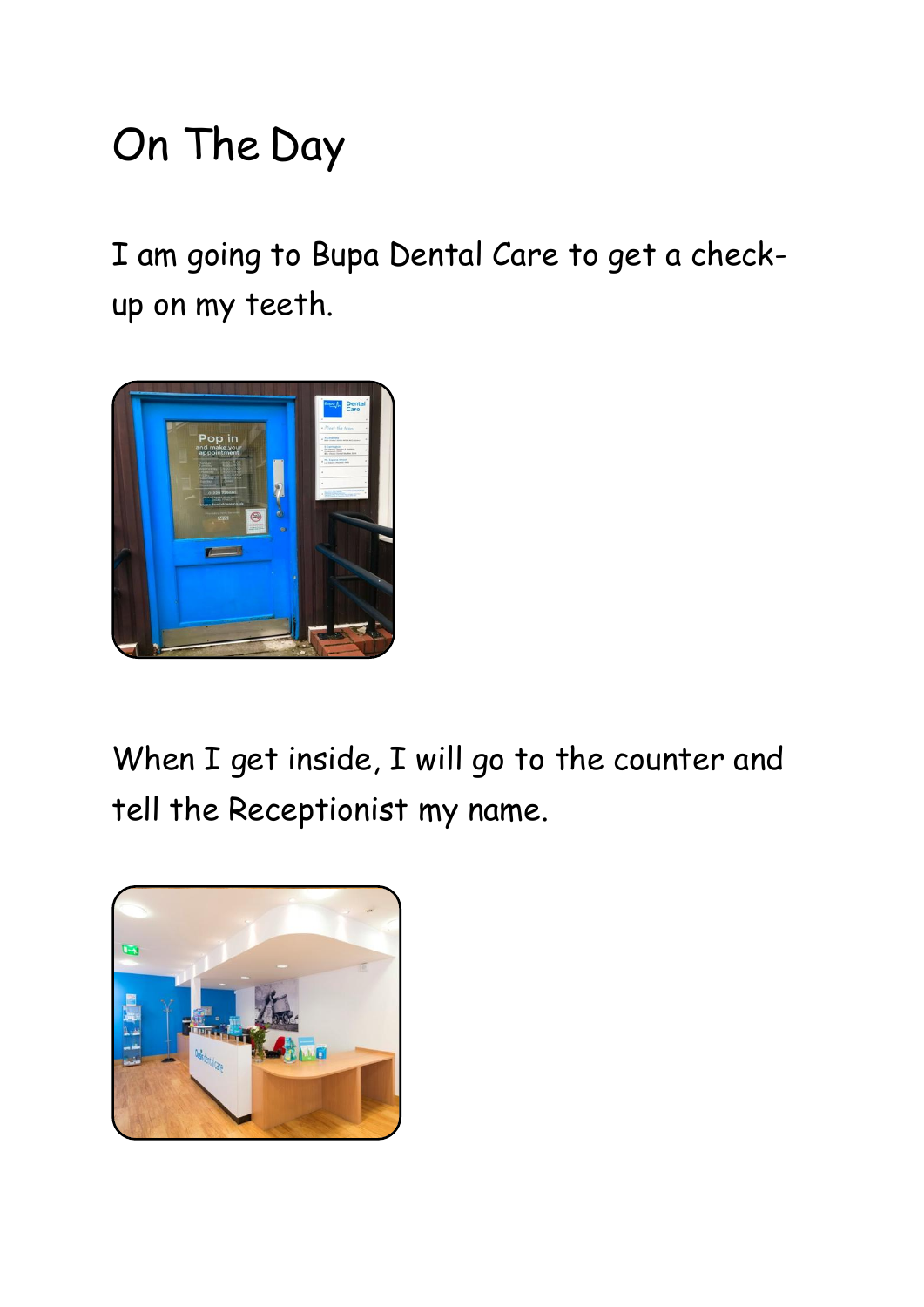I may have to wait my turn. If I do, I can sit in the waiting area. There may be other people waiting too. This is ok, I can stay calm while I wait.



If I need to use the toilet, there is one in Bupa Dental Care. It is across from the waiting area.



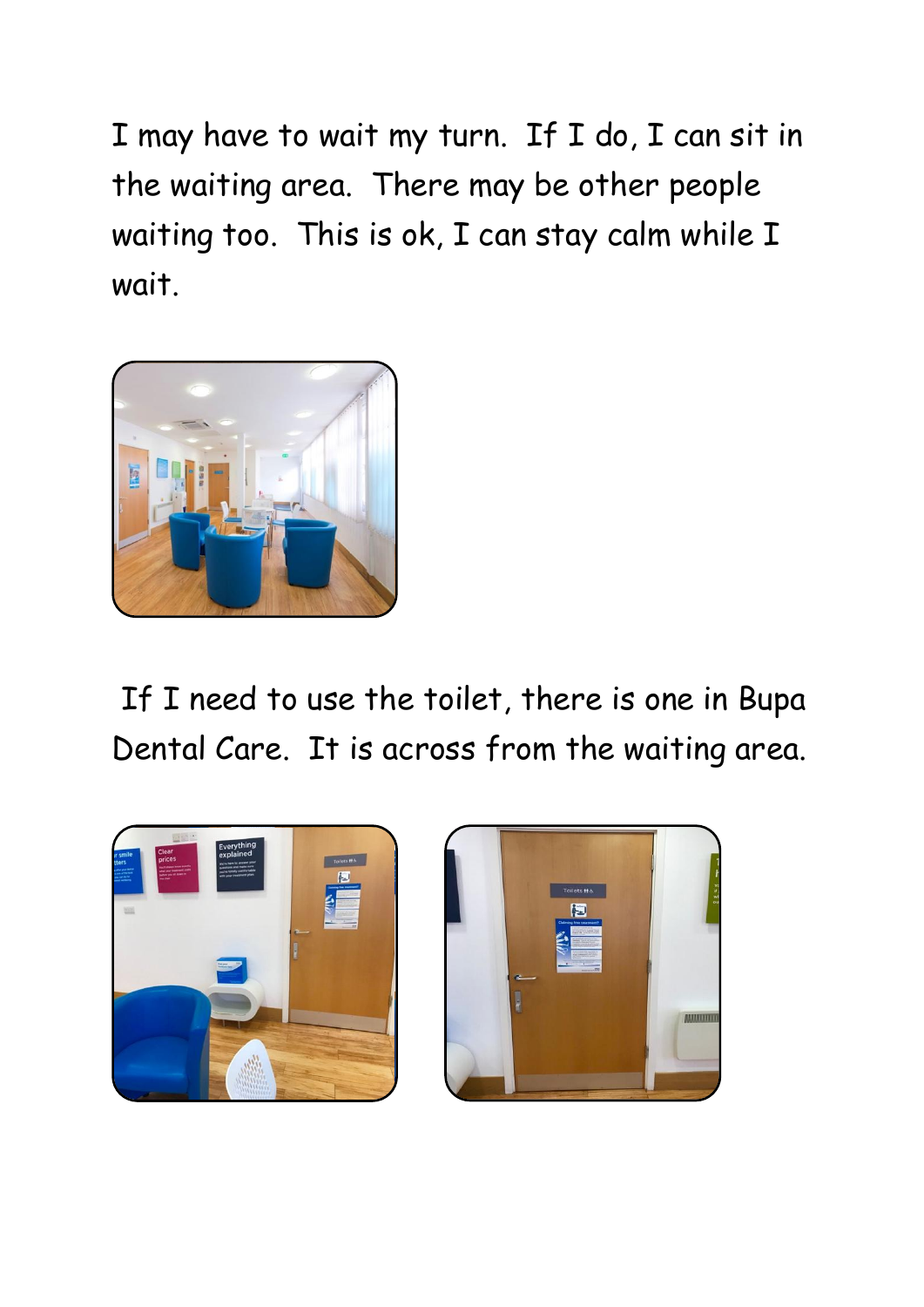When it is time for my check-up the Dentist will take me to another room.



The Dentist and Dental Staff are very friendly. They wear gloves on their hands to keep the room nice and clean.

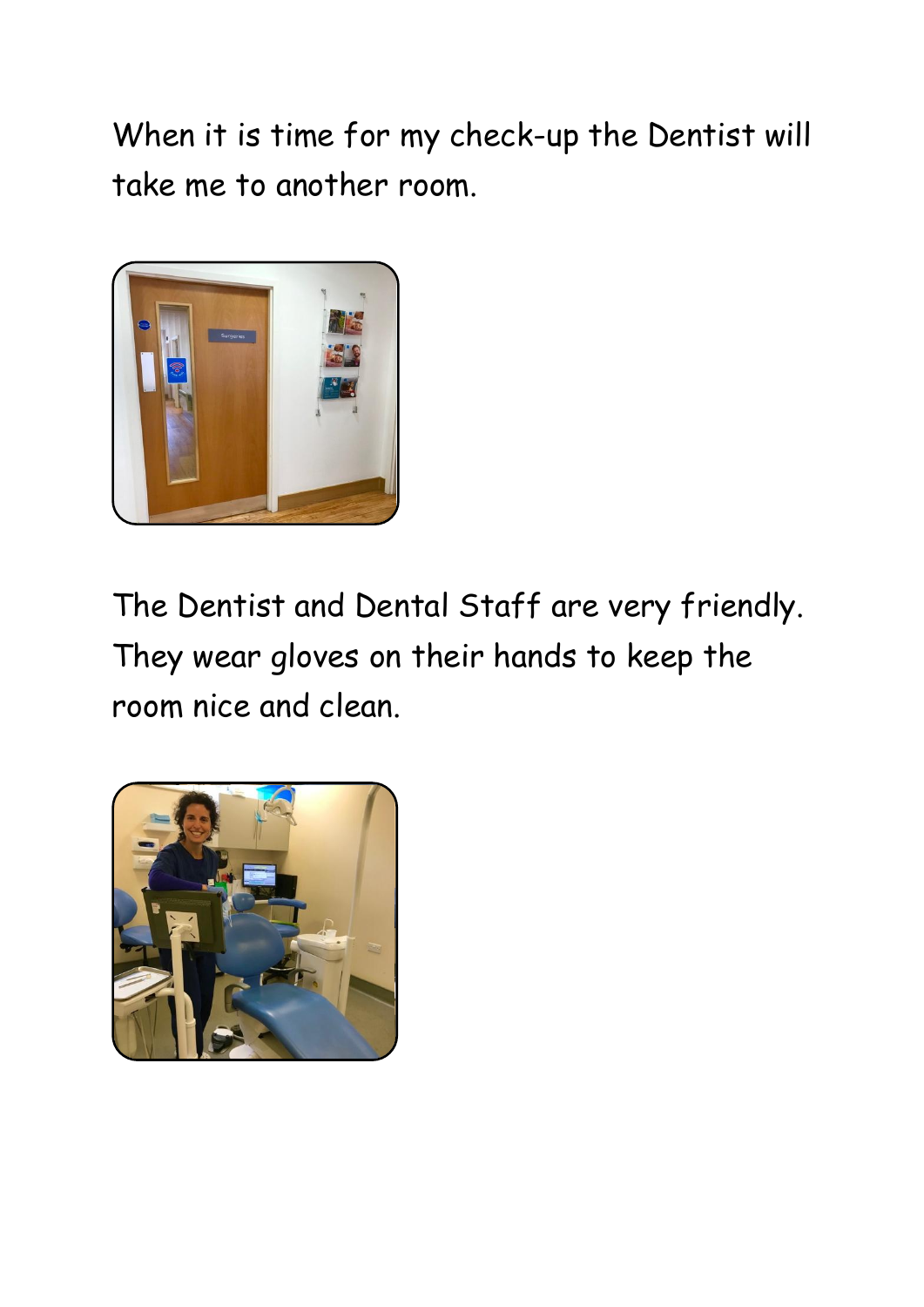The Dentist will ask me to sit on a special chair.

The Dentist's chair moves up and down. This is so the Dentist can see my teeth properly.



The Dentist will turn on a bright light so they can see my teeth.

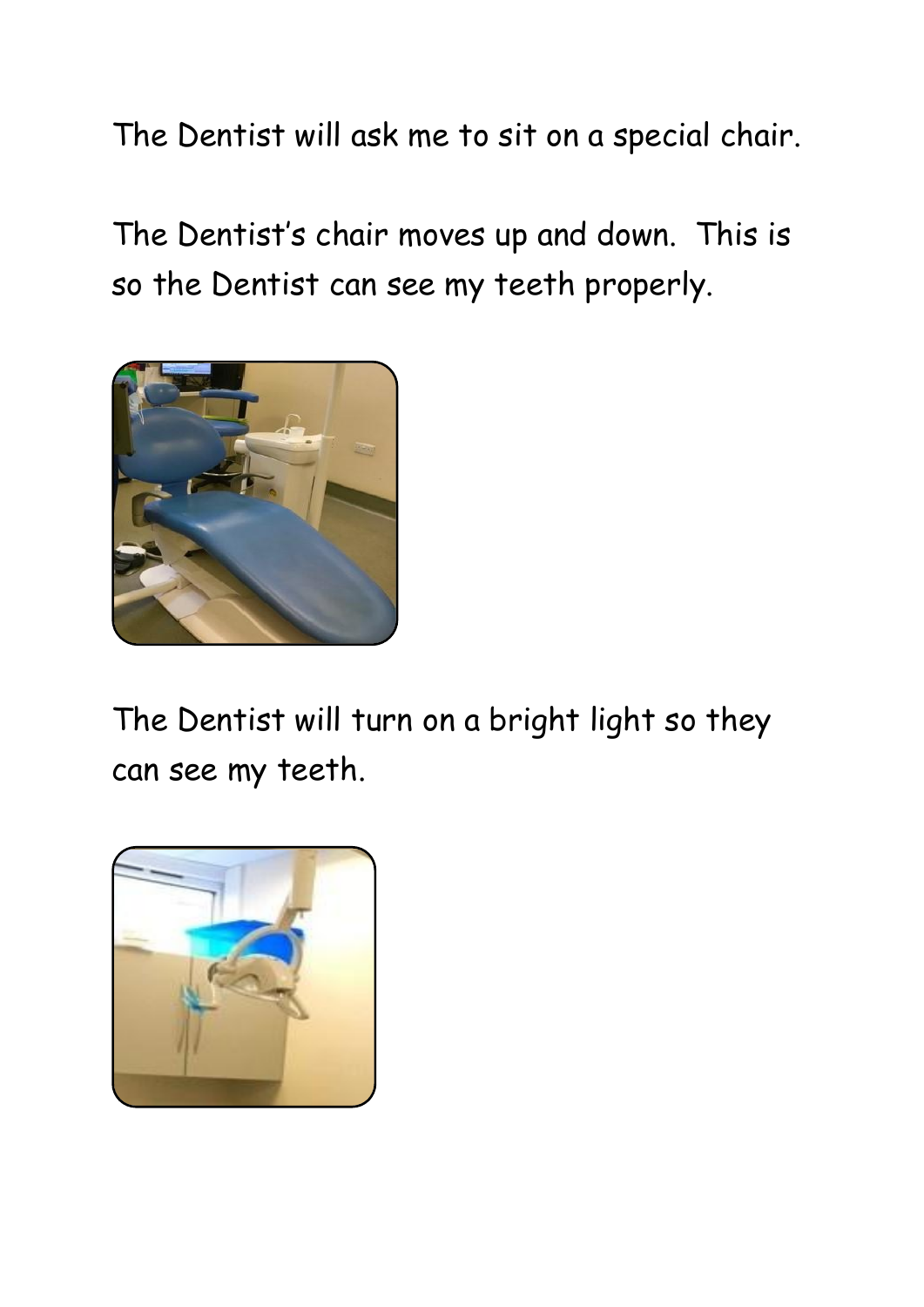The Dentist will ask me to wear sunglasses because the light is bright.



If I feel scared or worried I can ask questions or ask to stop for a minute.

The Dentist will ask me to open my mouth. They will count and check my teeth with a small mirror. This doesn't hurt.